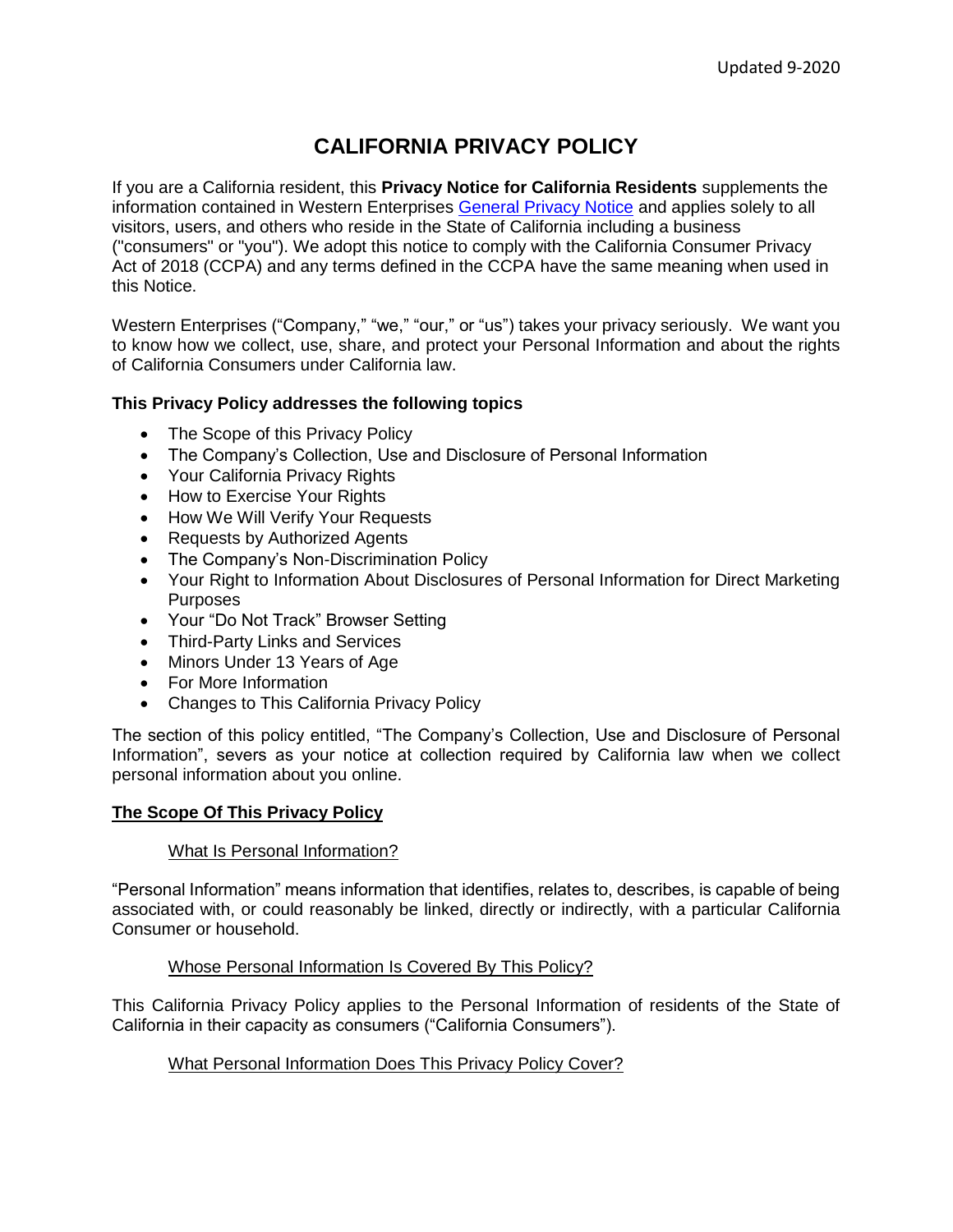This Privacy Policy applies to all Personal Information of California Consumers that we collect both online and offline, including through California Consumers' (a) visits to our website, (b) in person through tradeshows, and (c) use of our products, applications, or services that references this Privacy Policy (collectively, the "Services").

# Whose Personal Information Is Not Covered By This Privacy Policy?

For purposes of this Privacy Policy, "Personal Information" does not include the personal information of California residents who are:

- Company's employees, job applicants, officers, or independent contractors (collectively, "HR Individuals"), or the emergency contacts of HR Individuals or the dependents or spouses who receive Company benefits by virtue of their relationship to an HR Individual in their capacities as HR Individuals or emergency contacts, dependents, or spouses; or
- Employees or other agents of a business engaged in a transaction with Company in their capacities as employees or agents of that business.

## What Else Should I Know About The Company's Handling Of California Consumers' Personal Information?

Please read Company's Terms of Use and our General Privacy Statement available at <http://westernenterprises.com/wp-content/uploads/2020/10/Western-Website-Privacy-Policy.pdf> carefully, as they contain important information about your use of the Services. If you have any questions, please contact us using the information below.

# **The Company's Collection, Use And Disclosure Of Personal Information**

This section of the Privacy Policy describes, for the 12 months preceding the date last updated, above, (a) the categories of Personal Information we have collected about you, (b) the sources of that Personal Information, (c) the business and commercial purposes for use, and (d) the categories of third party recipients of your Personal Information. Unless we inform you otherwise, this section also serves as our "notice at collection" by informing you of your Personal Information to be collected in the future and the purposes for its use.

# Categories Of Personal Information Collected

In the last 12 months, Company collected the following categories of Personal Information about California Consumers:

- **Identifiers**, including: real name, alias, postal address, unique personal identifier, online identifier, Internet Protocol address, email address, and account name.
- **Categories described in Cal. Civ. Code § 1798.80(e)** (except those already listed in "Identifiers" above), including: financial information, credit card, debit card, or bank account numbers.
- **Characteristics of protected classifications under California or federal law**, including: age, gender, national origin, citizenship, religion or creed, marital status.
- **Commercial information**, including: products and services purchased; product registration data; purchase, service, and installation dates.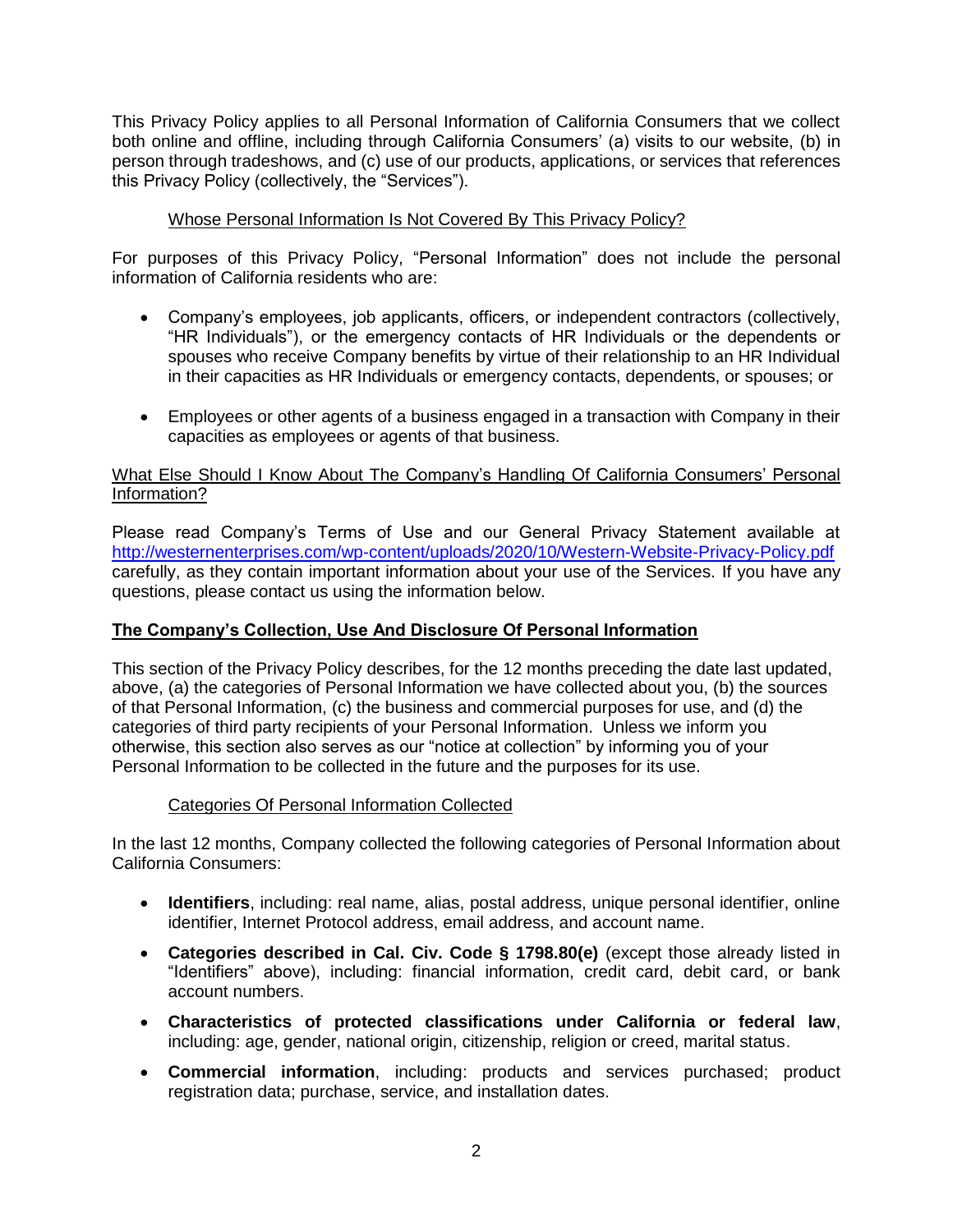- **Internet or other electronic network activity information**, including browse or search history.
- **Geolocation data**, including: physical location or movements.
- **Professional or Employment-Related Information.**
- **Profile information**, including: attitudes collected from open-ended comments left by users on Company website; purchasing patterns.

Sources Of Personal Information and Purposes For Using Personal Information

In the last 12 months, Company collected the categories of Personal Information listed above from the following sources and used those categories of Personal Information for the following purposes:

| <b>Categories of Personal</b><br><b>Information Collected in the</b><br><b>Last 12 Months</b> | Sources of that<br><b>Personal Information</b>   | <b>Business Purposes and Commercial</b><br><b>Purposes for Collecting that</b><br><b>Personal Information</b>                                                                                                                                                                                                                                                                                                                                                                                                                                                                                                                                                                                                                                                                                                                                                                                                                                                                                                                                                                                                                                                                                                                                                           |
|-----------------------------------------------------------------------------------------------|--------------------------------------------------|-------------------------------------------------------------------------------------------------------------------------------------------------------------------------------------------------------------------------------------------------------------------------------------------------------------------------------------------------------------------------------------------------------------------------------------------------------------------------------------------------------------------------------------------------------------------------------------------------------------------------------------------------------------------------------------------------------------------------------------------------------------------------------------------------------------------------------------------------------------------------------------------------------------------------------------------------------------------------------------------------------------------------------------------------------------------------------------------------------------------------------------------------------------------------------------------------------------------------------------------------------------------------|
| <b>Identifiers</b>                                                                            | The California<br>consumer himself or<br>herself | • Auditing related to a current<br>interaction with the consumer and<br>concurrent transactions, including, but<br>not limited to, counting impressions to<br>unique visitors, verifying positioning<br>and quality of impressions, and<br>auditing compliance with the law.<br>• Detecting security incidents,<br>protecting against malicious,<br>deceptive, fraudulent, or illegal<br>activity, and prosecuting those<br>responsible for that activity.<br>• Debugging to identify and repair<br>errors that impair existing intended<br>functionality.<br>• Short-term, transient use.<br>• Performing services, including<br>maintaining or servicing accounts,<br>providing customer service,<br>processing or fulfilling orders and<br>transactions, verifying customer<br>information, processing payments,<br>providing advertising or marketing<br>services, and providing analytic<br>services.<br>• Undertaking internal research for<br>technological development and<br>demonstration.<br>• Undertaking activities to verify or<br>maintain the quality or safety of a<br>service or device that is owned,<br>manufactured, manufactured for, or<br>controlled by Company, and to<br>improve, upgrade, or enhance the<br>service or device that is owned, |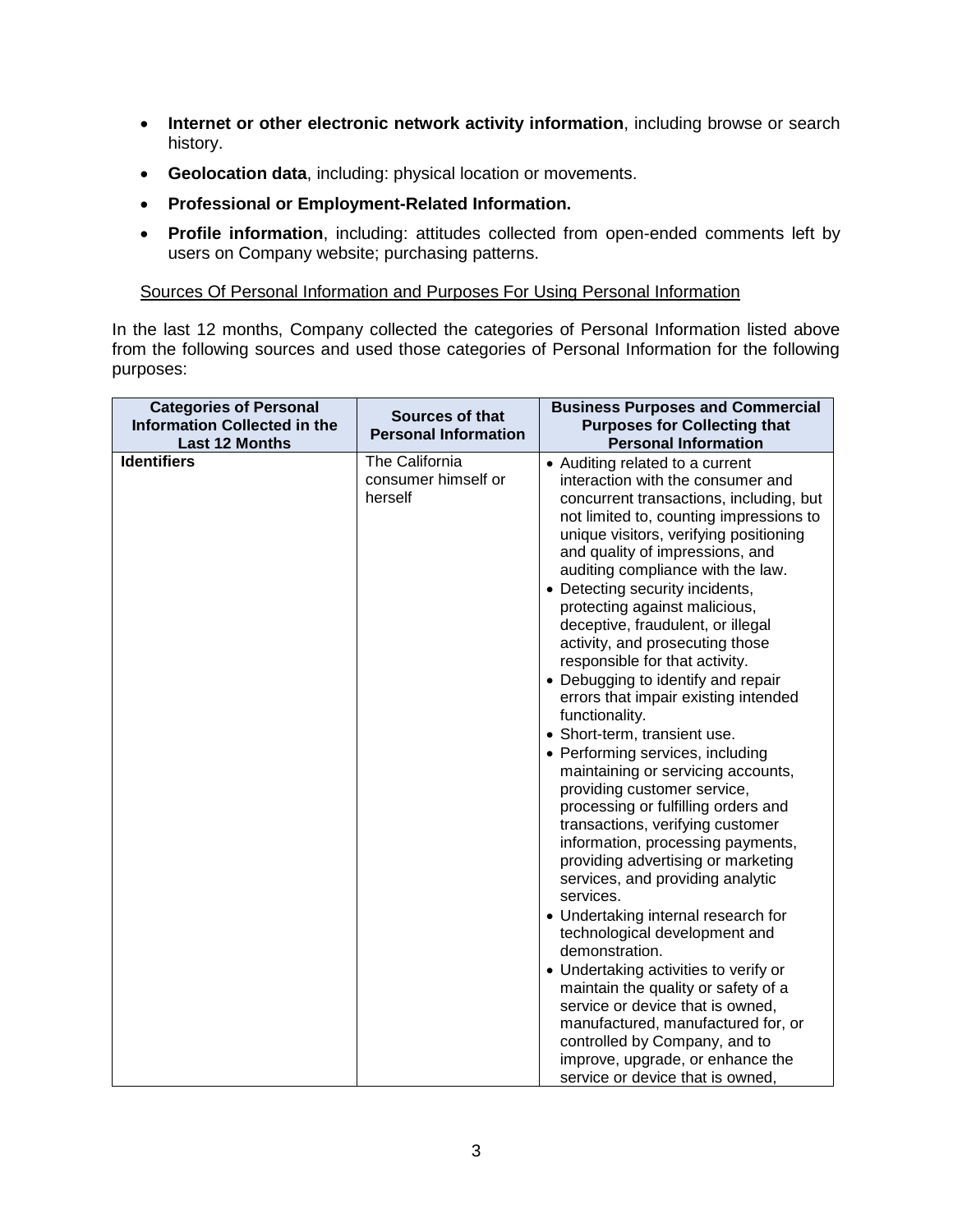| <b>Categories of Personal</b><br><b>Information Collected in the</b><br><b>Last 12 Months</b> | <b>Sources of that</b><br><b>Personal Information</b> | <b>Business Purposes and Commercial</b><br><b>Purposes for Collecting that</b><br><b>Personal Information</b>                                                                                                                                                                                                                                                                                                                                                                                                                                                                                                                                                                                                                                                              |
|-----------------------------------------------------------------------------------------------|-------------------------------------------------------|----------------------------------------------------------------------------------------------------------------------------------------------------------------------------------------------------------------------------------------------------------------------------------------------------------------------------------------------------------------------------------------------------------------------------------------------------------------------------------------------------------------------------------------------------------------------------------------------------------------------------------------------------------------------------------------------------------------------------------------------------------------------------|
|                                                                                               |                                                       | manufactured, manufactured for, or<br>controlled by Company.<br>• Product and service training, for<br>example, by providing training and<br>information on using, servicing,<br>selling, and displaying Company's<br>products and services.<br>• Communications about promotions,<br>for example, by communicating about<br>special events, sweepstakes,<br>promotions and surveys.<br>• Facilitating communications, for<br>example, by collecting and organizing<br>contact information, establishing<br>means of communications, and<br>communicating with current and<br>prospective customers, including<br>regarding questions and feedback.                                                                                                                        |
| Categories described in Cal.<br>Civ. Code § 1798.80(e)                                        |                                                       | The purposes listed for "Identifiers".                                                                                                                                                                                                                                                                                                                                                                                                                                                                                                                                                                                                                                                                                                                                     |
| <b>Characteristics of protected</b><br>classifications under<br>California or federal law     |                                                       | • Auditing related to a current<br>interaction with the consumer and<br>concurrent transactions, including, but<br>not limited to, counting impressions to<br>unique visitors, verifying positioning<br>and quality of impressions, and<br>auditing compliance with the law.                                                                                                                                                                                                                                                                                                                                                                                                                                                                                               |
| <b>Commercial information</b>                                                                 |                                                       | The purposes listed for "Identifiers".                                                                                                                                                                                                                                                                                                                                                                                                                                                                                                                                                                                                                                                                                                                                     |
| Internet or other electronic<br>network activity information                                  | Automated<br>technologies in the<br>website.          | The purposes listed for "Identifiers,"<br>except for:<br>• Performing services, including<br>maintaining or servicing accounts,<br>providing customer service,<br>processing or fulfilling orders and<br>transactions, verifying customer<br>information, processing payments,<br>providing advertising or marketing<br>services, and providing analytic<br>services<br>• Communications about promotions,<br>for example, by communicating about<br>special events, sweepstakes,<br>promotions and surveys<br>• Facilitating communications, for<br>example, by collecting and organizing<br>contact information, establishing<br>means of communications, and<br>communicating with current and<br>prospective customers, including<br>regarding questions and feedback. |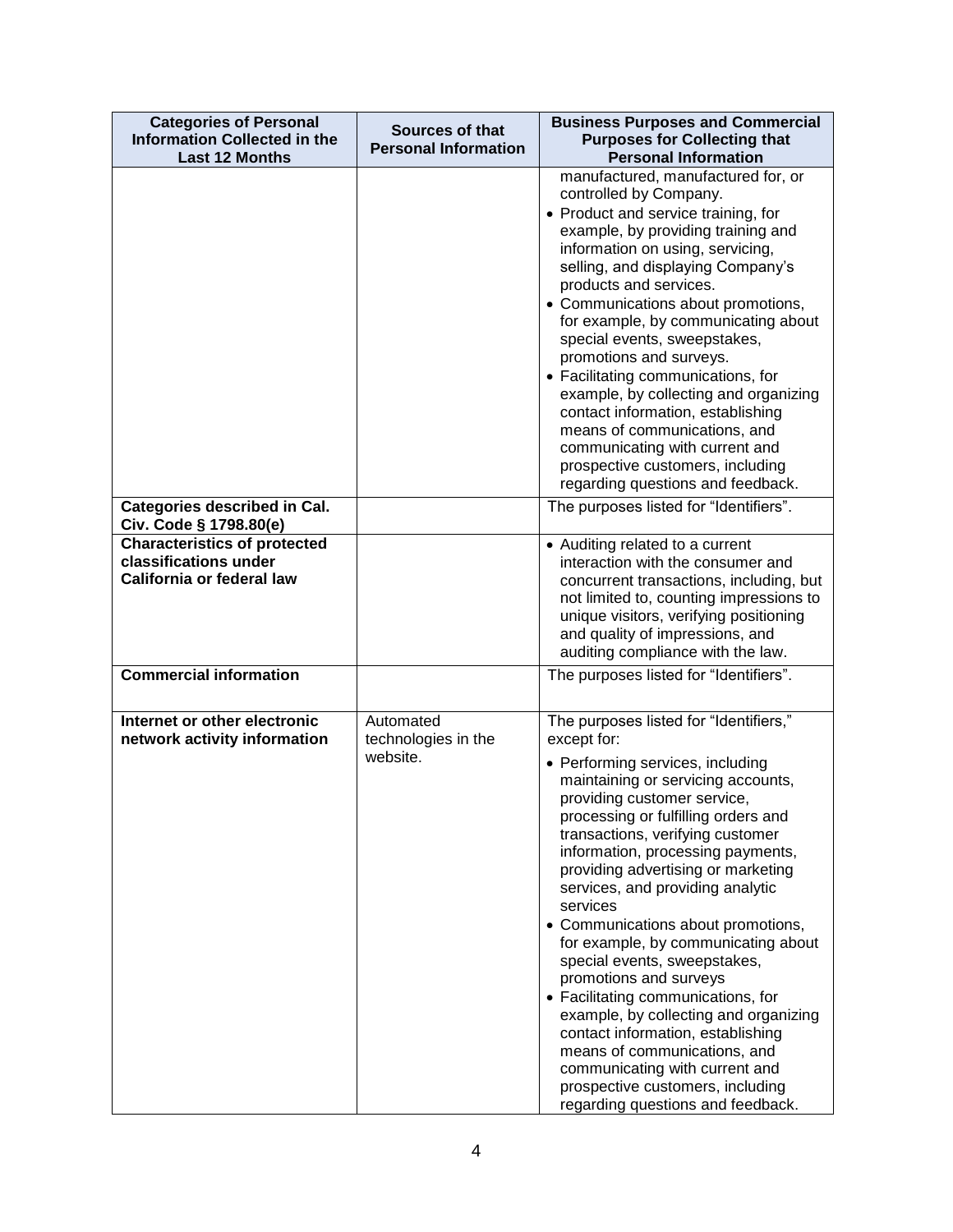| <b>Categories of Personal</b><br><b>Information Collected in the</b><br><b>Last 12 Months</b> | Sources of that<br><b>Personal Information</b> | <b>Business Purposes and Commercial</b><br><b>Purposes for Collecting that</b><br><b>Personal Information</b> |
|-----------------------------------------------------------------------------------------------|------------------------------------------------|---------------------------------------------------------------------------------------------------------------|
|                                                                                               |                                                |                                                                                                               |
| <b>Geolocation data</b>                                                                       |                                                | The purposes listed for "Identifiers".                                                                        |
| Professional or employment-<br>related information                                            |                                                | The purposes listed for "Identifiers".                                                                        |
| <b>Profile information</b>                                                                    |                                                | The purposes listed for "Identifiers".                                                                        |

# Disclosure Of Personal Information To Third Parties

In the last 12 months, Company disclosed the following categories of Personal Information about California Consumers to the following categories of third parties for a business or commercial purpose:

| <b>Category of Personal Information</b>                                                | <b>Categories of Third Parties</b>                                                                                                                                                                                                                                                          |
|----------------------------------------------------------------------------------------|---------------------------------------------------------------------------------------------------------------------------------------------------------------------------------------------------------------------------------------------------------------------------------------------|
| <b>Identifiers</b>                                                                     | Service Providers including Data<br>$\bullet$<br>Collection Technologies, providers of data<br>analytics services, website providers, and<br>e-commerce vendors.<br>Government agencies, law enforcement,<br>$\bullet$<br>and other parties as required by law,<br>including in litigation. |
| Categories described in Cal. Civ. Code §<br>1798.80(e)                                 | Service Providers including Data<br>$\bullet$<br>Collection Technologies, providers of data<br>analytics services, website providers, and<br>e-commerce vendors.<br>Government agencies, law enforcement,<br>$\bullet$<br>and other parties as required by law,<br>including in litigation. |
| <b>Characteristics of protected classifications</b><br>under California or federal law | Service Providers including Data<br>$\bullet$<br>Collection Technologies, providers of data<br>analytics services, website providers, and<br>e-commerce vendors.<br>Government agencies, law enforcement,<br>$\bullet$<br>and other parties as required by law,<br>including in litigation. |
| <b>Commercial Information</b>                                                          | Service Providers, including e-commerce<br>$\bullet$<br>vendor, and website providers.                                                                                                                                                                                                      |
| <b>Internet or Other Electronic Network Activity</b><br><b>Information</b>             | Service Providers, including providers of<br>$\bullet$<br>Data Collection Technologies, providers of<br>data analytics services, and website<br>providers.                                                                                                                                  |
| <b>Geolocation Information</b>                                                         | Government agencies, law enforcement,<br>$\bullet$<br>and other parties as required by law,<br>including in litigation                                                                                                                                                                      |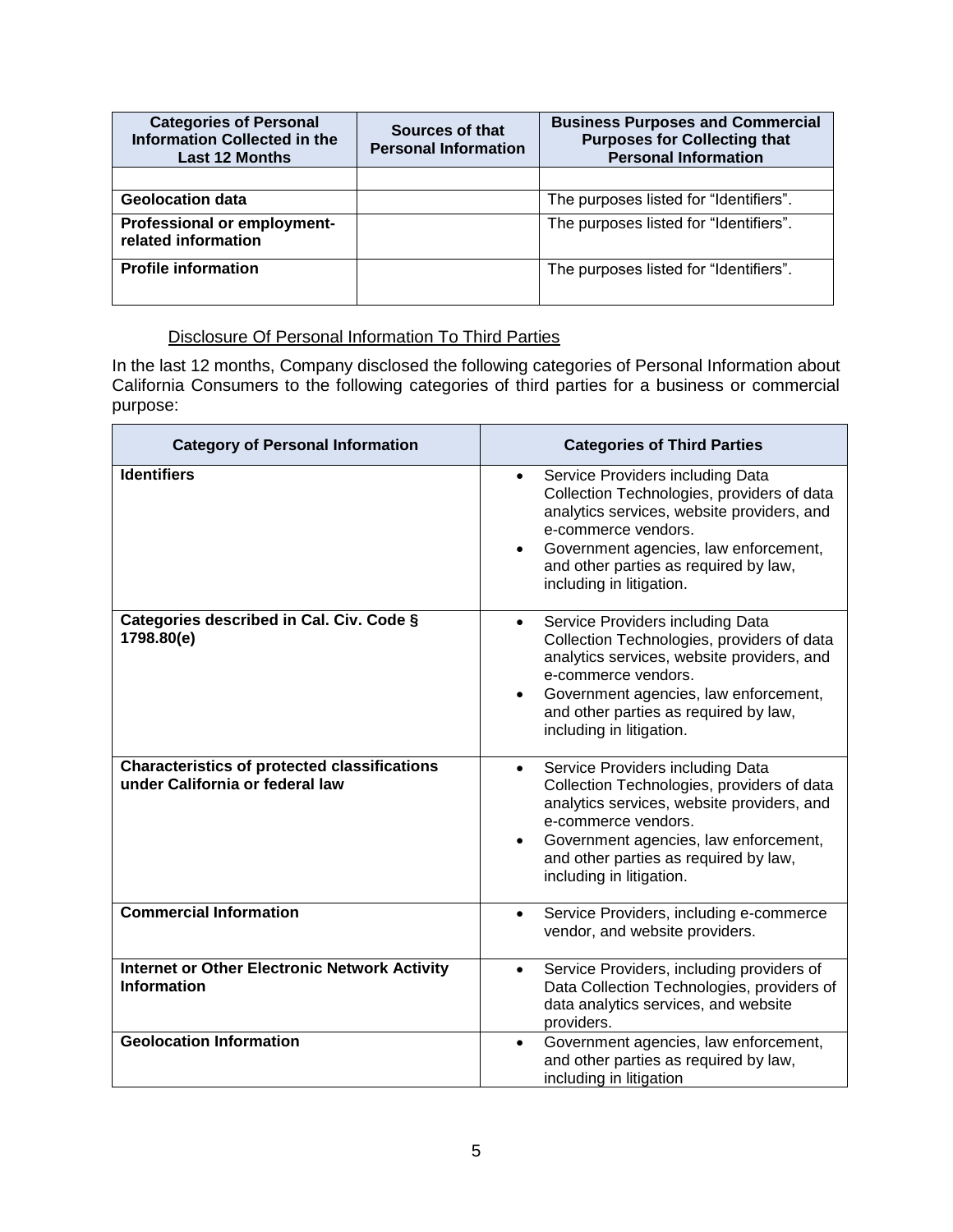| <b>Category of Personal Information</b>                         | <b>Categories of Third Parties</b>                                                                                                                                                                                                                                                          |
|-----------------------------------------------------------------|---------------------------------------------------------------------------------------------------------------------------------------------------------------------------------------------------------------------------------------------------------------------------------------------|
| <b>Professional Or Employment-Related</b><br><b>Information</b> | Service Providers, including providers of<br>$\bullet$<br>Data Collection Technologies, providers of<br>data analytics services, and website<br>provider<br>Government agencies, law enforcement,<br>$\bullet$<br>and other parties as required by law,<br>including in litigation          |
| <b>Profile Information</b>                                      | Service Providers including Data<br>$\bullet$<br>Collection Technologies, providers of data<br>analytics services, website providers, and<br>e-commerce vendors.<br>Government agencies, law enforcement,<br>$\bullet$<br>and other parties as required by law,<br>including in litigation. |

# No Sale Of Personal Information

The Company does not and will not sell California Consumers' Personal Information.

# **Your California Privacy Rights**

#### Right to Know

California Consumers have the right to submit a verifiable request to know:

- The categories and specific pieces of Personal Information that Company has collected about them;
- The categories of sources from which Company collected the Personal Information;
- The categories of Personal Information that Company sold or disclosed to a third party (other than a service provider) for a business purpose and the categories of recipients of that information; and
- The business or commercial purposes for Company's collection, disclosure, or sale of the Personal Information.

# Right To Delete

• California Consumers have the right to submit a verifiable request for deletion of their Personal Information that Company has collected from the Consumer.

#### Right to Opt Out of Sale of Personal Information

• California Consumers have a right to opt-out of the sale of the Personal Information. However, as stated above, Company does not and will not sell Personal Information.

# **How to Exercise Your Rights**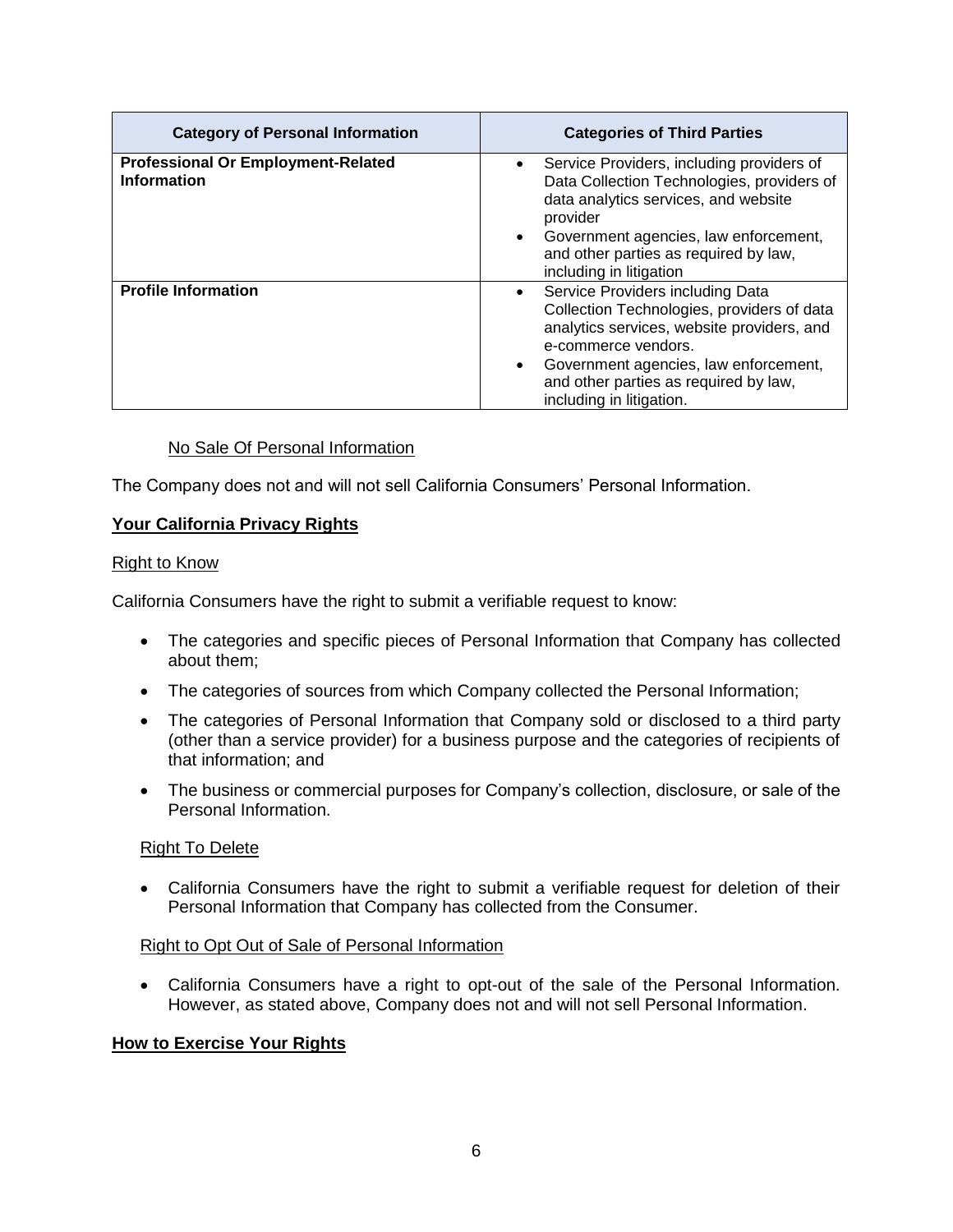Company will respond to requests in accordance with applicable law if it can verify the identity of the individual submitting the request. California Consumers can exercise their rights in the following ways:

- Complete the online request form available here: privacy@scottfetzer.com
- Contact by telephone: **1-888-811-0005.**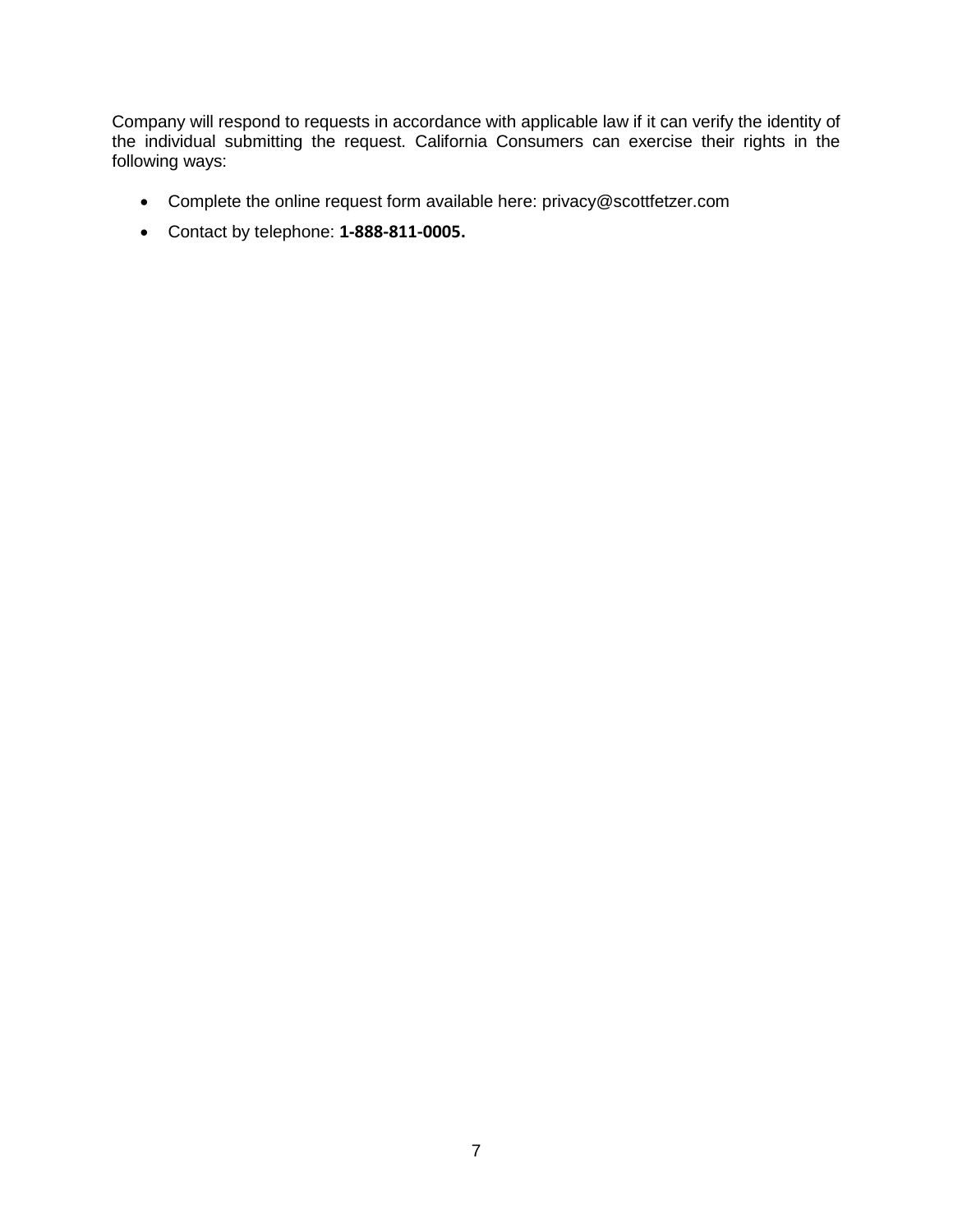# **Requests By Authorized Agents**

You may designate an authorized agent to exercise your right to know or your right to delete by submitting to us a completed "Authorized Agent Designation" form. You can obtain the designation form by contacting us at privacy@scottfetzer.com.

If an authorized agent submits a request to know or a request to delete on your behalf, the authorized agent must submit with the request either (a) a power of attorney that is valid under California law, or (b) a document signed by you that authorizes the authorized agent to submit the request on your behalf. In addition, we may ask you to follow the applicable process described above for verifying your identity

#### **How We Will Verify Your Requests**

To prevent anyone other than you, or your authorized agent, from exercising the right to know or the right to delete with respect to your personal information, we follow procedures to verify your, or your agent's, identity. These procedures seek to confirm that the person making a request is the person about whom we have collected personal information or that person's authorized agent. The verification procedures involve matching data points that you provide with your request against information about you we already have in our records and that we have determined to be reliable for purposes of verifying your identity. We will use information you provide in your completed request form to verify your identity, and we may request additional information if necessary to complete the verification process.

#### **The Company's Non-Discrimination Policy**

California Consumers have the right not to be subject to discriminatory treatment by Company for exercising their privacy rights under the California Consumer Privacy Act, and Company will not discriminate on that basis. However, Company may charge a California Consumer a different price or rate or provide a different level or quality of goods or services if the difference is reasonably related to the value provided to the California Consumer by the Consumer's Personal Information. If Company does so, it will provide Consumers with any legally required notice.

#### **Your Right to Information About Disclosures of Personal Information for Direct Marketing Purposes:**

Under California law, California Consumers can request information from us whether we have disclosed Personal Information to any third parties for the third parties' direct marketing purposes. We will not sell your Personal Information to, or share it with, third-party companies for their direct marketing purposes without your consent. California Consumers desiring to request further information about our compliance with these laws or who have questions or concerns about our privacy practices and policies are welcome to contact us using the contact information below.